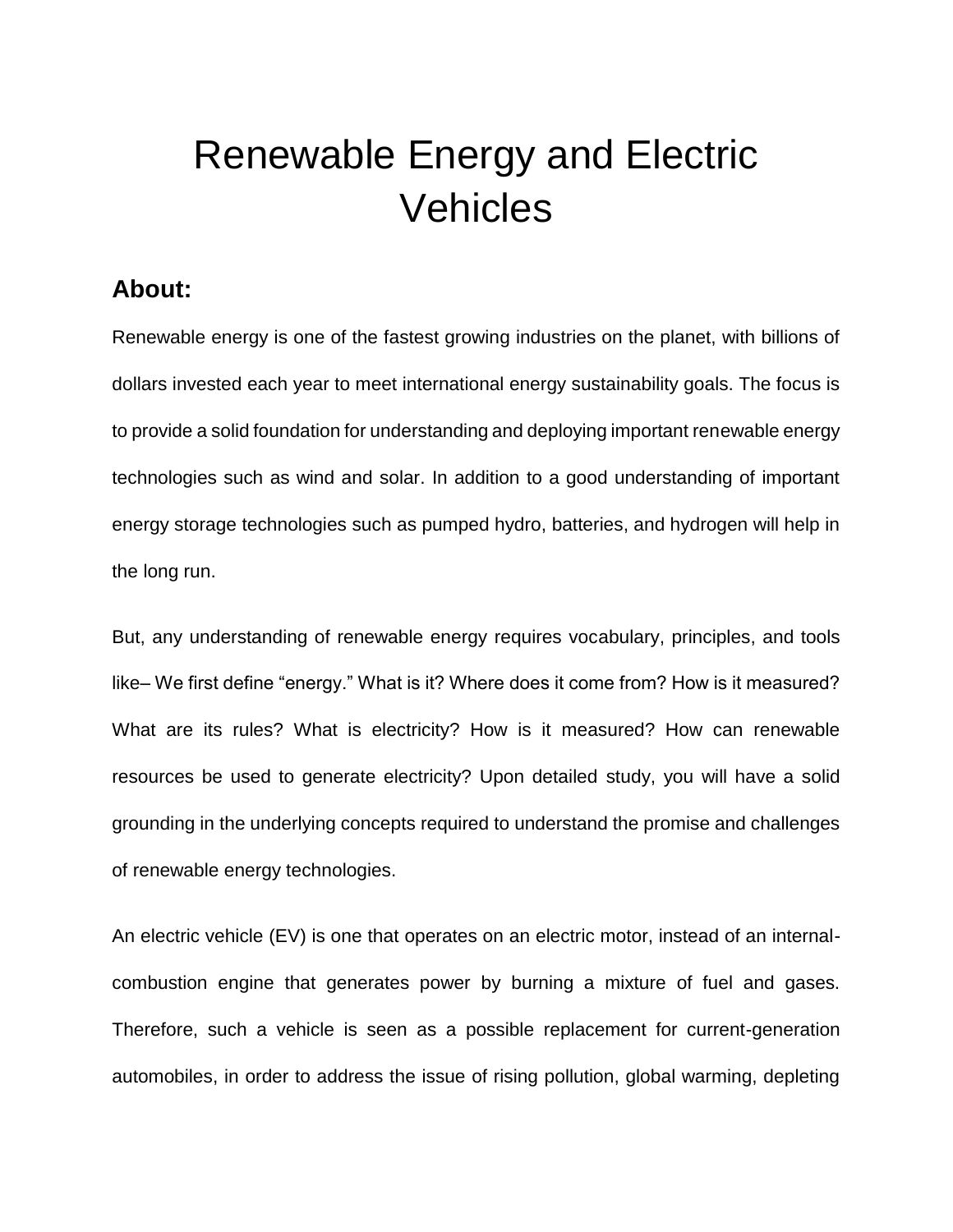natural resources, etc. Though the concept of electric vehicles has been around for a long time, it has drawn a considerable amount of interest in the past decade amid a rising carbon footprint and other environmental impacts of fuel-based vehicles.

Electric vehicles have low running costs as they have less moving parts for maintenance and are also very environmentally friendly as they use little or no fossil fuels (petrol or diesel). While some EVs used lead acid or nickel metal hydride batteries, the standard for modern battery electric vehicles is now considered to be lithium ion batteries as they have a greater longevity and are excellent at retaining energy, with a self discharge rate of just 5% per month. Despite this improved efficiency, there are still challenges and hence this is one of the topics combined with Renewable Energy to help take up the innovation in the right direction.

#### **Pre-Requisites:**

#### Basic Physics

Understanding of Electric Current and relevant concepts

#### **Topics Involved:**

- Energy & electricity
- · Battery Technologies
- · Renewable Energy Sources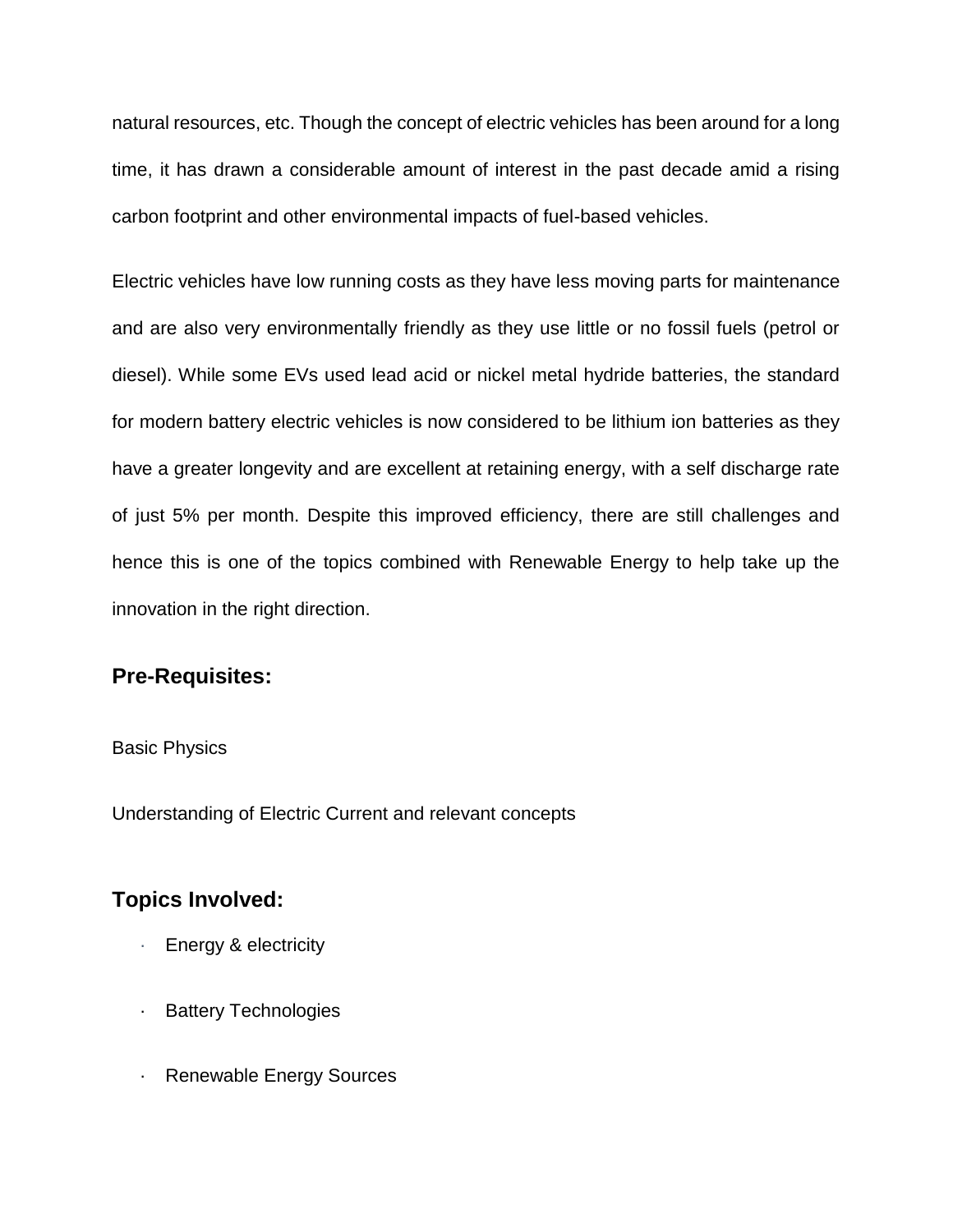- · Solar Panels
- Electric Vehicles & automobiles
- · Motors & Electrical Drawings
- · Transformers
- . Battery Management System

#### **Syllabus:**

#### **Overview:**

An Electric Vehicle is a type of vehicle that is powered on Electric Power. EVs operate on Electric Motor instead of an Internal Combustion Engine i.e a traditional petrol/diesel engine. This Electric Motor is powered by Rechargeable batteries that can be charged by common household electricity. There are two types of Electric Vehicles. Those are a) Hybrid and b) Pure Electric.

Hybrid Electric Vehicles (HEVs) are powered by an Internal Combustion Engine in combination with one or more electric motors that use energy stored in batteries. This type of mechanism helps increase the Fuel Economy of the vehicle. HEVs are further classified into a) Fully Hybrid - Whose batteries are recharged using the generator through the Internal Combustion Engine. b) Plug-In Hybrid - Whose batteries can be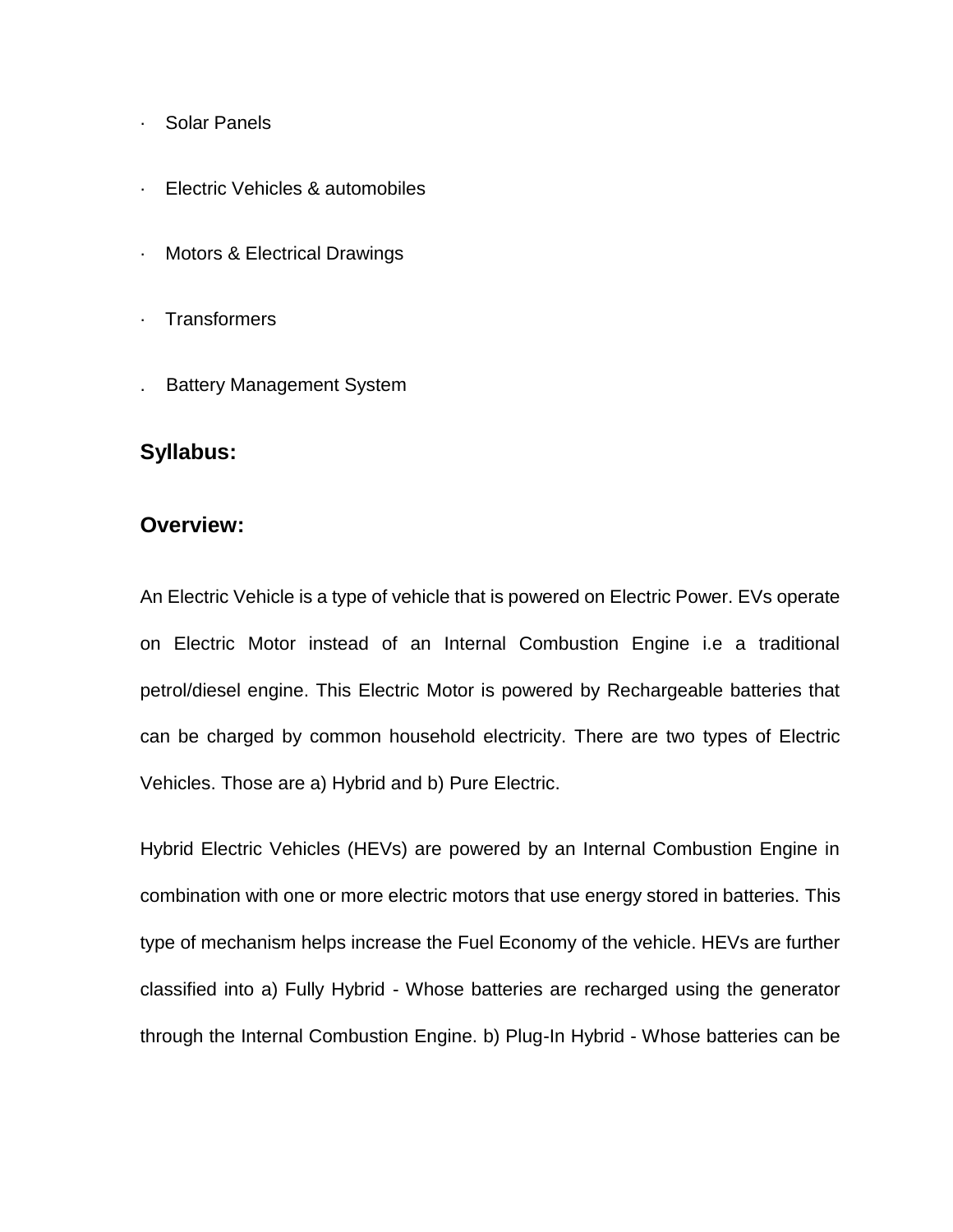recharged by plugging a charging cable to an external power source in addition to its internally by its on-board Internal Combustion Engine powered Generator.

To learn more about Hybrid Electric Vehicles (HEVs) you may refer to the below links:

<https://www.aathornton.com/hybrid-vehicles-simple-guide/>

[https://afdc.energy.gov/vehicles/electric\\_basics\\_hev.html](https://afdc.energy.gov/vehicles/electric_basics_hev.html)

<https://www.youtube.com/watch?v=o6lPDOf-wEs>

Pure Electric Vehicles which are most commonly referred to as EVs are the ones whose powertrain(That provides power to move the wheels) consists of Electric Motor only.The main parts of a Fully/Pure/All Electric Vehicle are Battery,Control Unit and ElectricMotor.

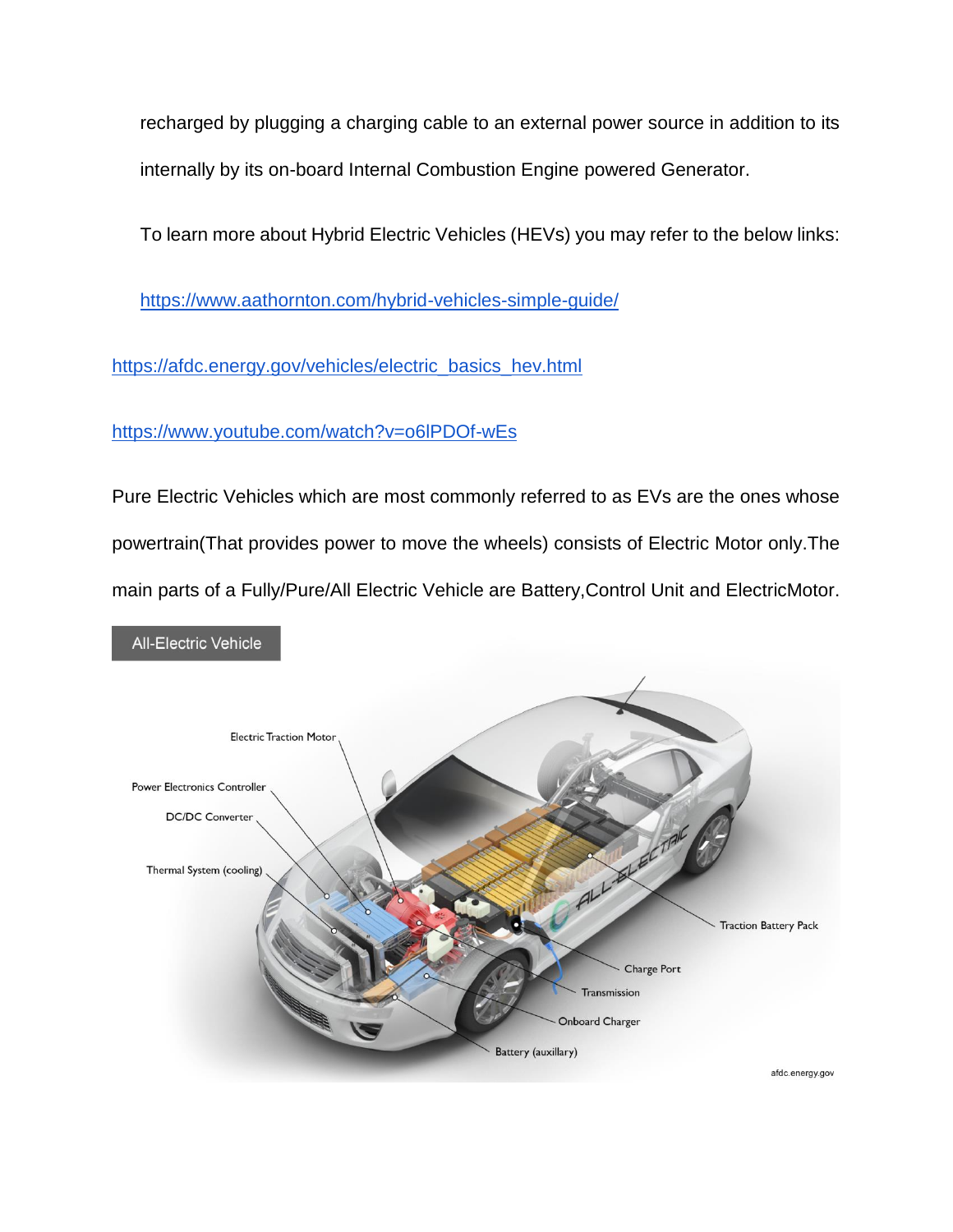#### **Battery**

The fundamental piece of any Electric Vehicle is its battery. A Battery is a source of Electrical Power that consists of Electrochemical Cells whose chemical reactions are converted into electrical energy. It consists of Positive Terminal (Cathode) , Negative Terminal ( Anode) and an Electrolyte.

To learn more about the basics of batteries, refer to the below links:

<https://learn.sparkfun.com/tutorials/what-is-a-battery/all>

<https://www.engineersgarage.com/introduction-batteries-their-types/>

[https://www.allaboutcircuits.com/technical-articles/introduction-to-electric-vehicle](https://www.allaboutcircuits.com/technical-articles/introduction-to-electric-vehicle-battery-systems/)[battery-systems/](https://www.allaboutcircuits.com/technical-articles/introduction-to-electric-vehicle-battery-systems/)

Some of the most commonly used types of batteries in EVs are Lead-Acid, Lithium-Ion and Nickel-Metal Hydride batteries.

To know more about the types of batteries used in EVs, refer to the below links:

[https://afdc.energy.gov/vehicles/electric\\_batteries.html](https://afdc.energy.gov/vehicles/electric_batteries.html)

<https://www.energysage.com/electric-vehicles/101/how-do-electric-car-batteries-work/>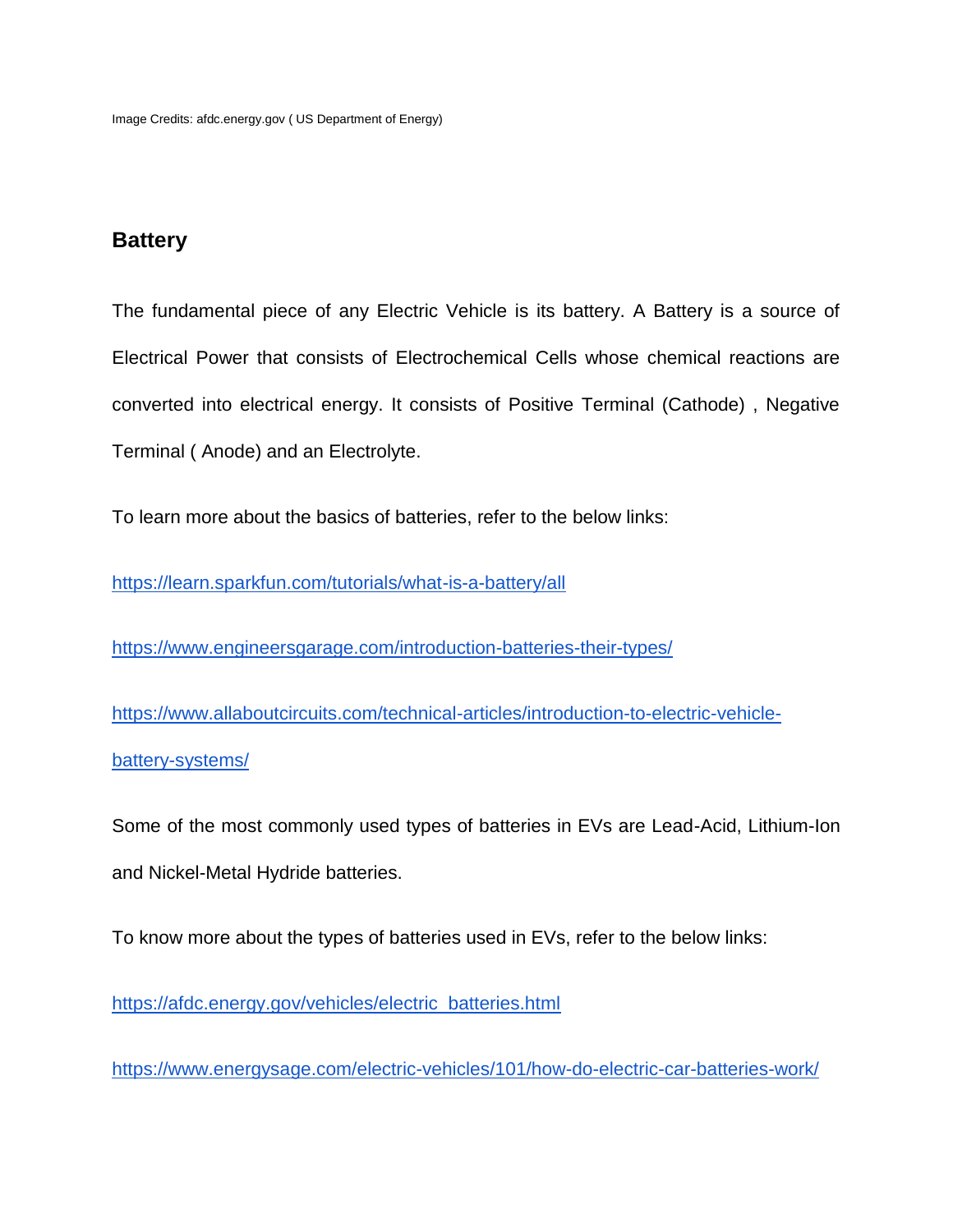[https://www.renaultgroup.com/en/news-on-air/news/the-different-types-of-electric-car](https://www.renaultgroup.com/en/news-on-air/news/the-different-types-of-electric-car-batteries/)[batteries/](https://www.renaultgroup.com/en/news-on-air/news/the-different-types-of-electric-car-batteries/)

# **Electric Motor**

A motor is an electrical device that converts electrical energy to mechanical. It works on the principle of Fleming's Left Hand Rule

To learn more about the basics and working of Electric Motors, you may refer to the below links:

<https://www.theengineeringprojects.com/2020/09/introduction-to-electric-motors.html> <https://www.yaskawa-global.com/product/mc/about-motor>

There are different types of motors that are used in EVs. To learn more about the types of motors refer to the links below:

<https://circuitdigest.com/article/different-types-of-motors-used-in-electric-vehicles-ev> <https://gomechanic.in/blog/electric-vehicles-types-explained/>

The below article has a detailed explanation of different components in EVs. <https://news.hyundaimotorgroup.com/Article/Understanding-EV-Components>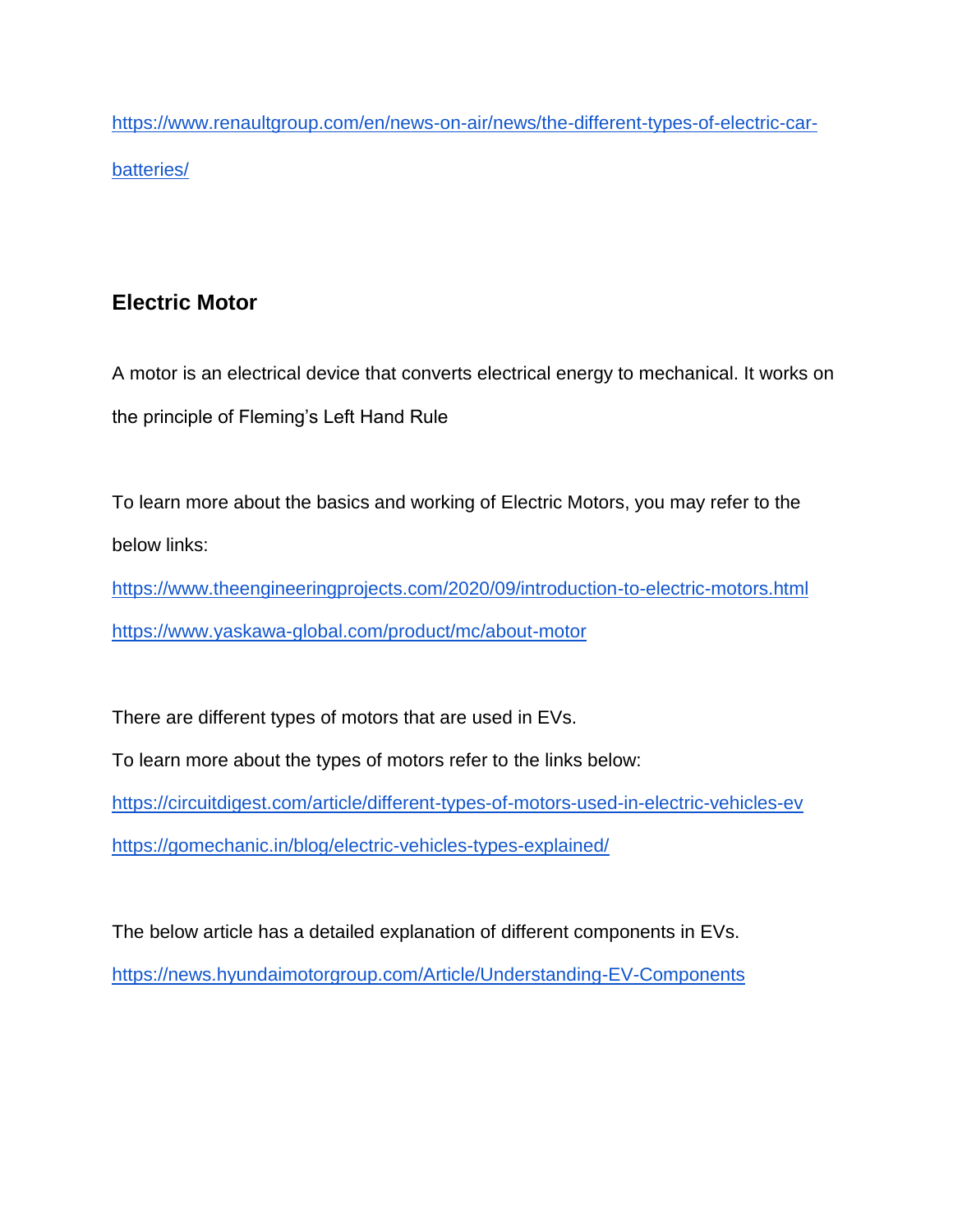#### **Control Unit**

The control unit or controller is the brain of the Electric Vehicle.The basic function of a controller is to control the vehicle's speed and acceleration and to coordinate between its internal and external components and peripherals.

Here's a block diagram of an EV controller.



CAN: controller area network LSD: limited-slip differential ABS: anti-lock brake system TCS: traction control system ESC: electronic stability control HAS: hill start assist

Image Credits: hitachi.com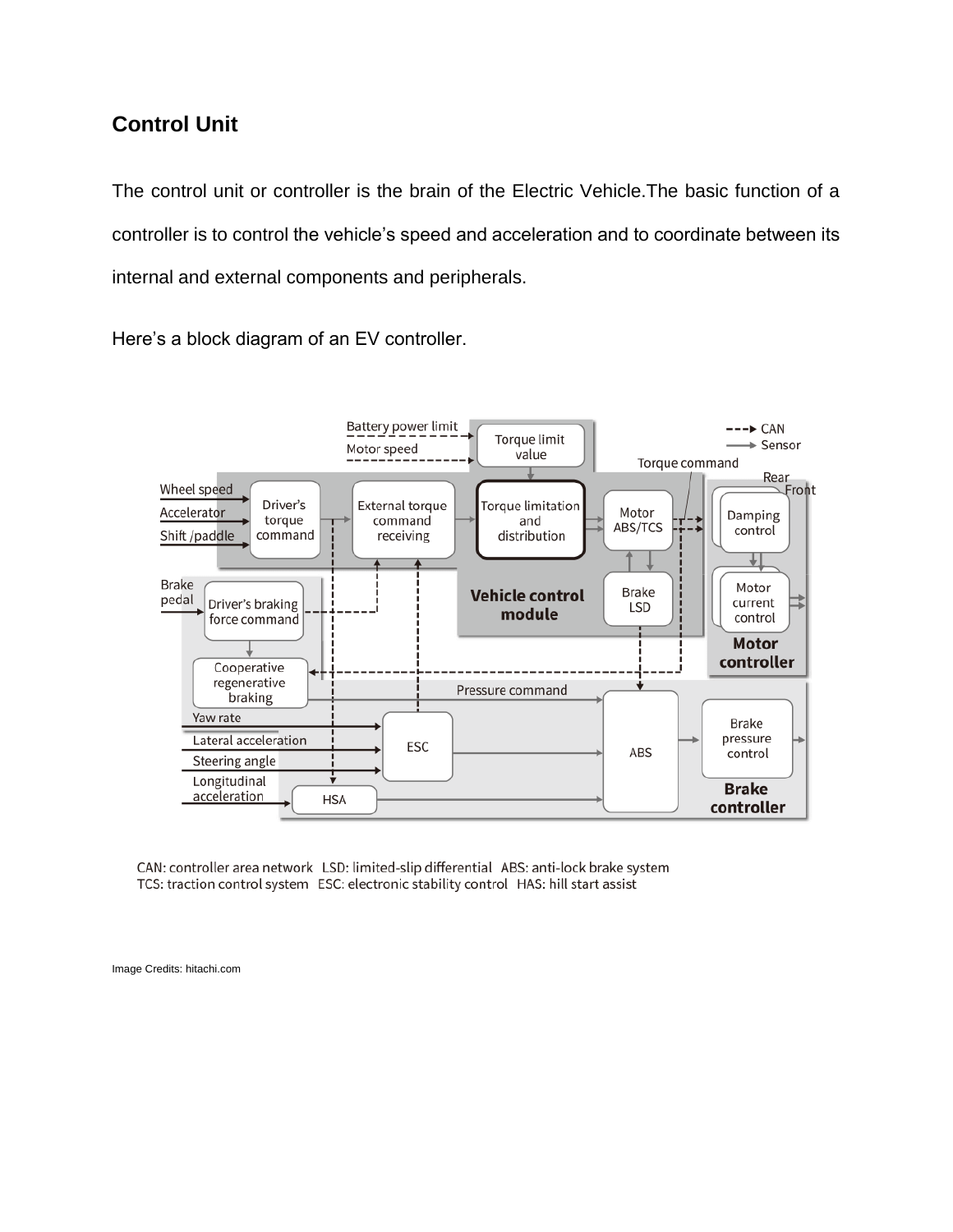The below document has a detailed overview of control systems in Electric Vehicles. Note: The concepts in this document are very fundamental and deep that a beginner might not be able to follow up. Use this as a reference when you are building complex systems.

[https://cdn.intechopen.com/pdfs/12061/InTech-Control\\_of\\_electric\\_vehicle.pdf](https://cdn.intechopen.com/pdfs/12061/InTech-Control_of_electric_vehicle.pdf)

# **Level 1:**

For a beginner, it might seem complicated to understand an actual Electric Vehicle. In order to make it much simpler to understand the basic functionality of an EV, it is necessary to understand things at a much smaller level and you can do that by building a miniature Electric Vehicle using hobbyist electronic components.

Level 1 Milestones:

- Build a miniature electric vehicle using basic components
- Interfacing Sensors for intelligent control
- Introducing communication protocols to the system

Like we studied earlier, the main parts of an EV are Battery,Controller and an Electric Motor.

Let's look at the things that we are going to use to build a miniature EV.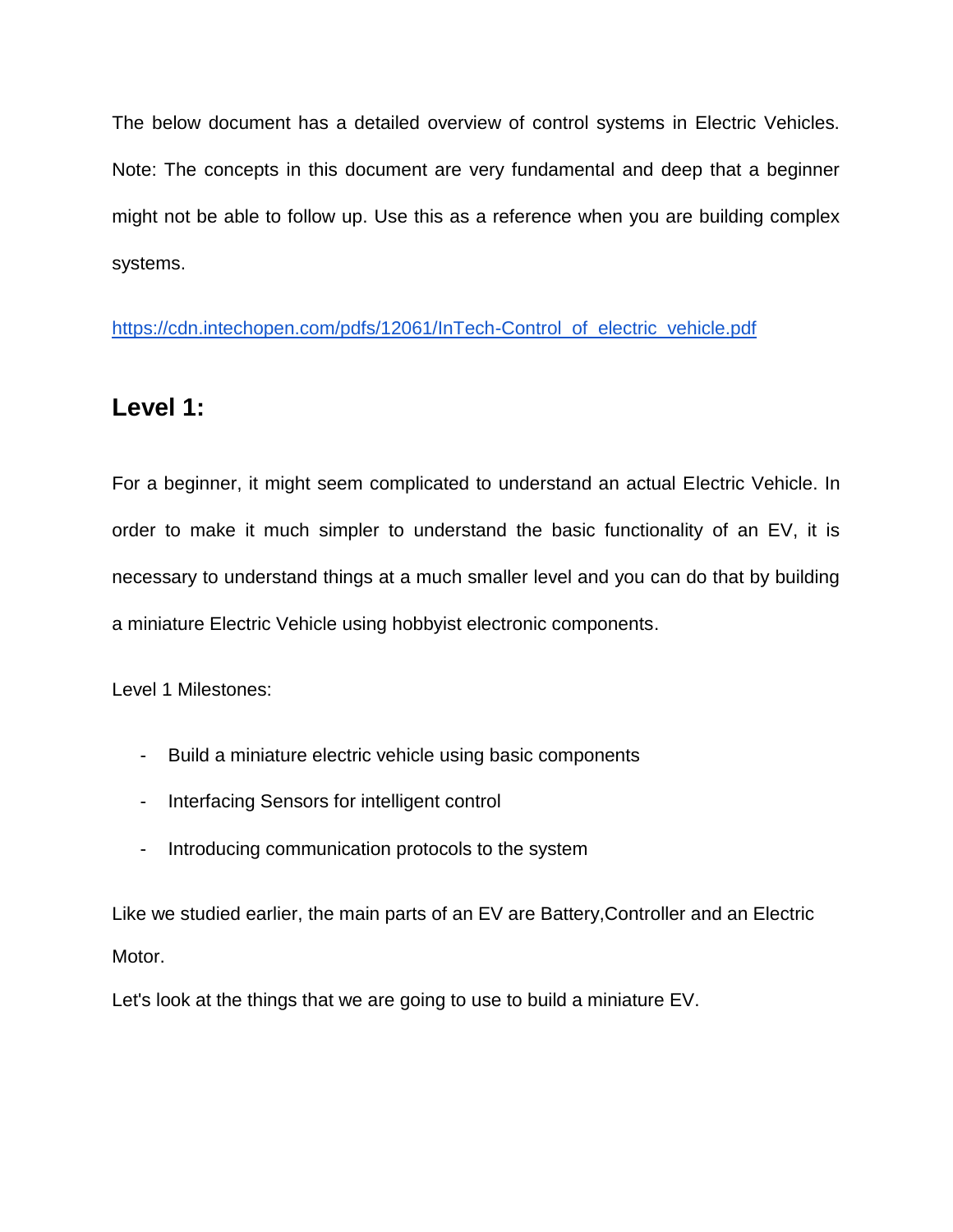Electric Motor:

For hobbyist use, the most commonly used Electric Motors are 3V Toy DC Motor and DC Geared Motor.





*Standard DC Motor DC Gear Motor*

The difference is that a DC Gear motor provides more torque compared to a standard DC Motor. That is when you want the motor to pull weights, use DC Gear Motor. To build a mini EV we'll be using a DC Gear Motor.

## **Interfacing & Control of a DC Motor**

A DC Motor uses Direct Current (DC) to convert Electrical Energy into Mechanical

Energy(Rotation).

Certain characteristics like Speed, Direction of Rotation etc of a Motor can be controlled using a Microcontroller.

Most of the microcontrollers operate at low voltages and require a small amount of current to operate while the motors require a relatively higher current.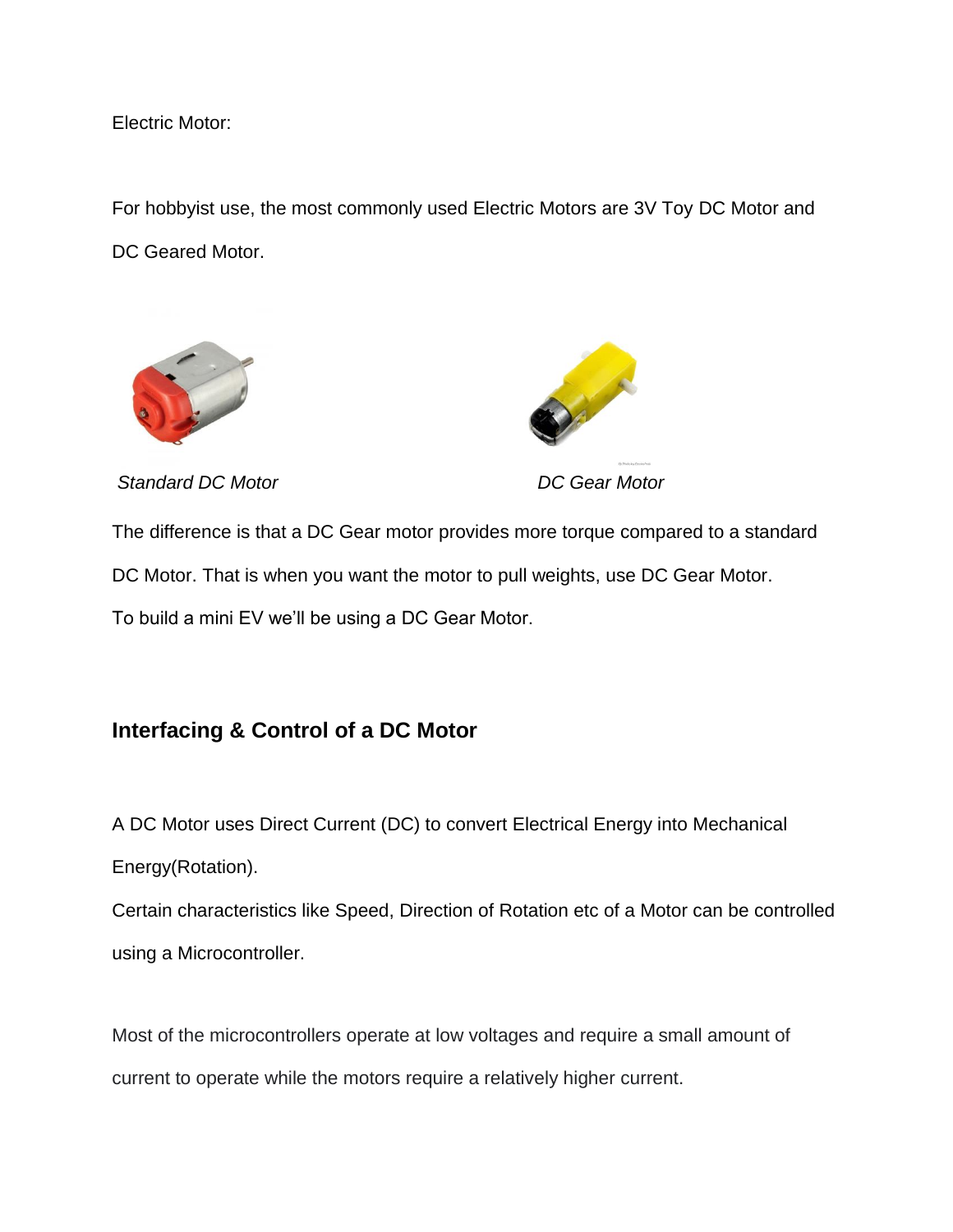To solve this problem, a Motor Driver Circuit can be used along with the microcontroller. Some of the most commonly used Motor Driver ICs are L293D and L298N. They are also available in the form of Modules/Boards to ease the process of making connections.

Using a Microcontroller, the following will be achieved:

- 1. Controlling the Speed of Rotation
- 2. Controlling the Direction of Rotation

Refer to know more about Interfacing DC Motors with L293D:

<https://lastminuteengineers.com/l293d-dc-motor-arduino-tutorial/>

# **Speed Control**

Using a Potentiometer.

[https://techexplorations.com/guides/arduino/motors/dc-motor-speed-direction-lm298n](https://techexplorations.com/guides/arduino/motors/dc-motor-speed-direction-lm298n-arduino-project2/)[arduino-project2/](https://techexplorations.com/guides/arduino/motors/dc-motor-speed-direction-lm298n-arduino-project2/)

# **Direction Control**

Using a Switch/Push Button or any Two State input element.

<https://www.instructables.com/Arduino-DC-motor-speed-and-direction-L293D/>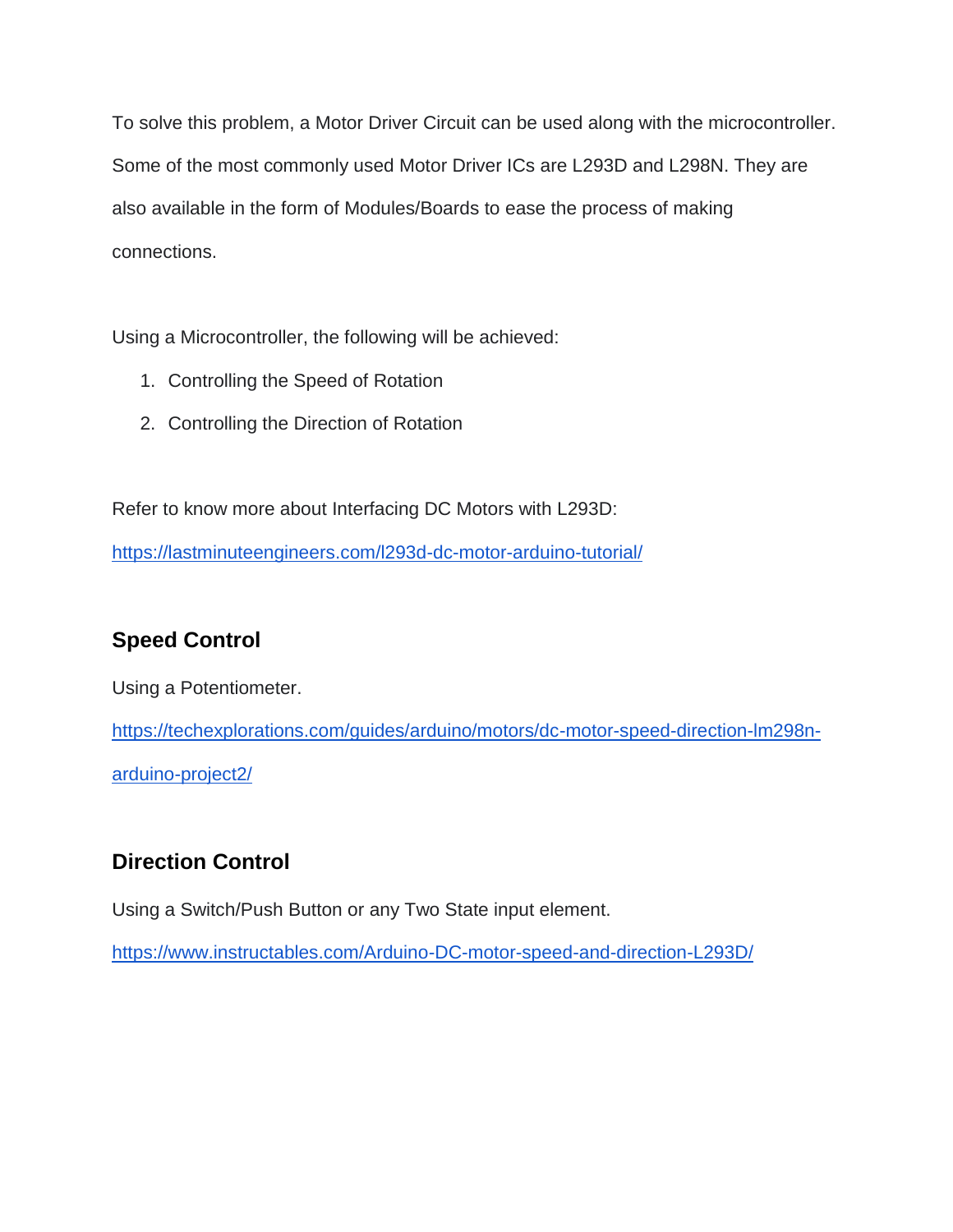The following functionalities of an Electric Vehicle is achieved:

- 1. Moving a vehicle in Forward or Reverse.
- 2. Ability to change the speed of the Vehicle.

#### **Vehicle Turn/ Steering**

There are two ways you can achieve a turn in a mini EV.

- a) Swing Turn
- b) Point or Sharp Turn

During the swing turn, either the left or right wheel is powered while the other wheel is

not. When this happens, the vehicle moves in a curved path.

During the point turn, the two wheels are powered to rotate in the opposite direction.

When this happens, the vehicle achieves a sharp turn at a single point.

This type of turn is useful when the vehicle moves in a path that requires a 90 degree turn.

To learn more about interfacing motors, refer to the below link:

<https://techexplorations.com/guides/arduino/motors/dc-motor-lm298n-arduino-project1/> <https://www.allaboutcircuits.com/projects/control-a-motor-with-an-arduino/>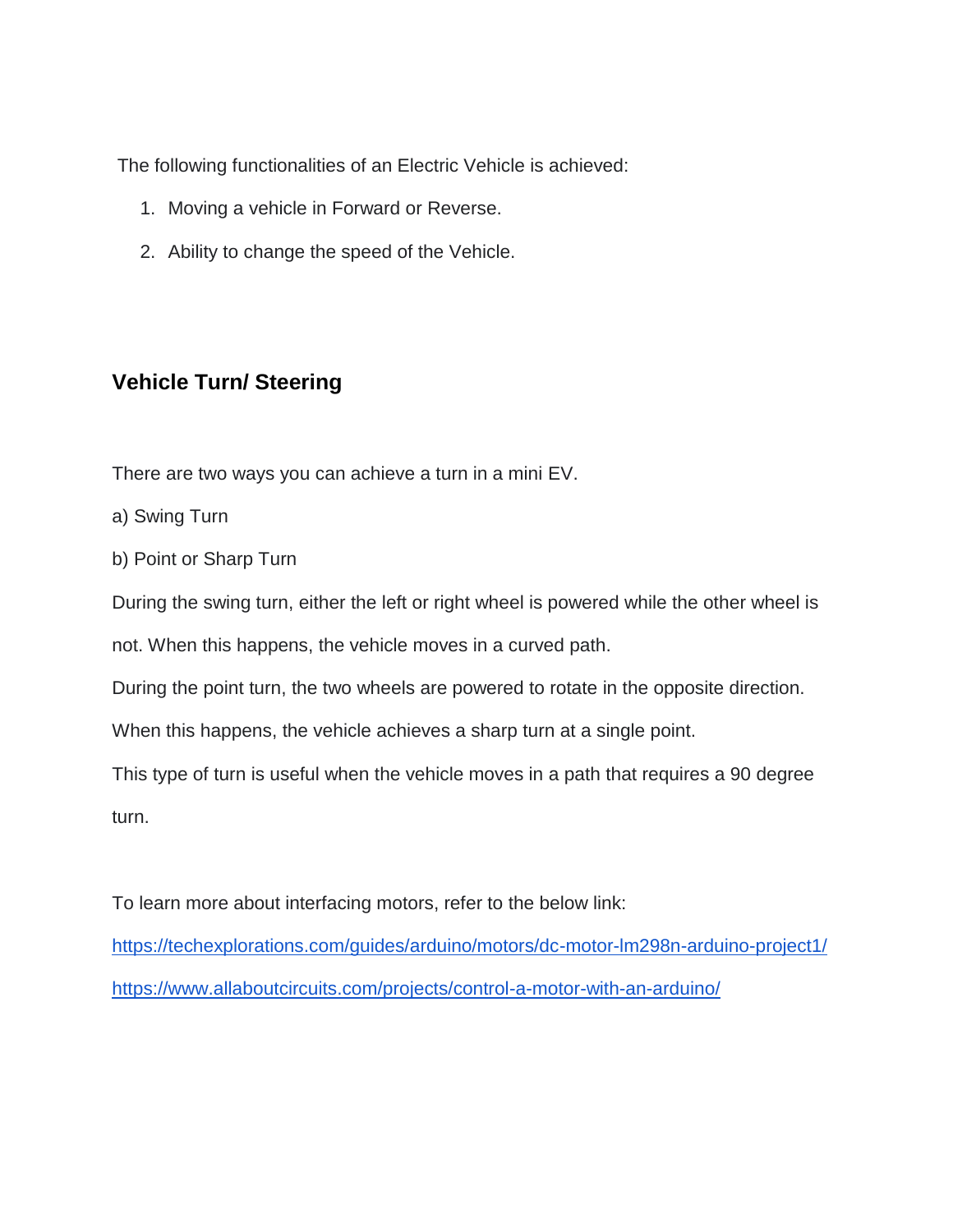#### **Interfacing Sensors**

A sensor is **a device that receives a signal or stimulus, and responds to the stimulus in** the form of an electrical signal. Introducing sensors in a vehicle will help achieve intelligent control during numerous situations.

To learn more about interfacing sensors, refer to the below link: <https://create.arduino.cc/projecthub/JANAK13/using-sensors-with-arduino-eab1ec>

#### **Solar Panels**

A Solar Panel or sometimes referred to as Photovoltaic Module is a device that produces flow of electricity under sunlight.

It is made up of several Photovoltaic Cells mounted in a framework.

To learn more about solar panels, refer to the below links: [https://energyeducation.ca/encyclopedia/Solar\\_panel](https://energyeducation.ca/encyclopedia/Solar_panel) <https://www.thegreenage.co.uk/tech/types-of-solar-panel/>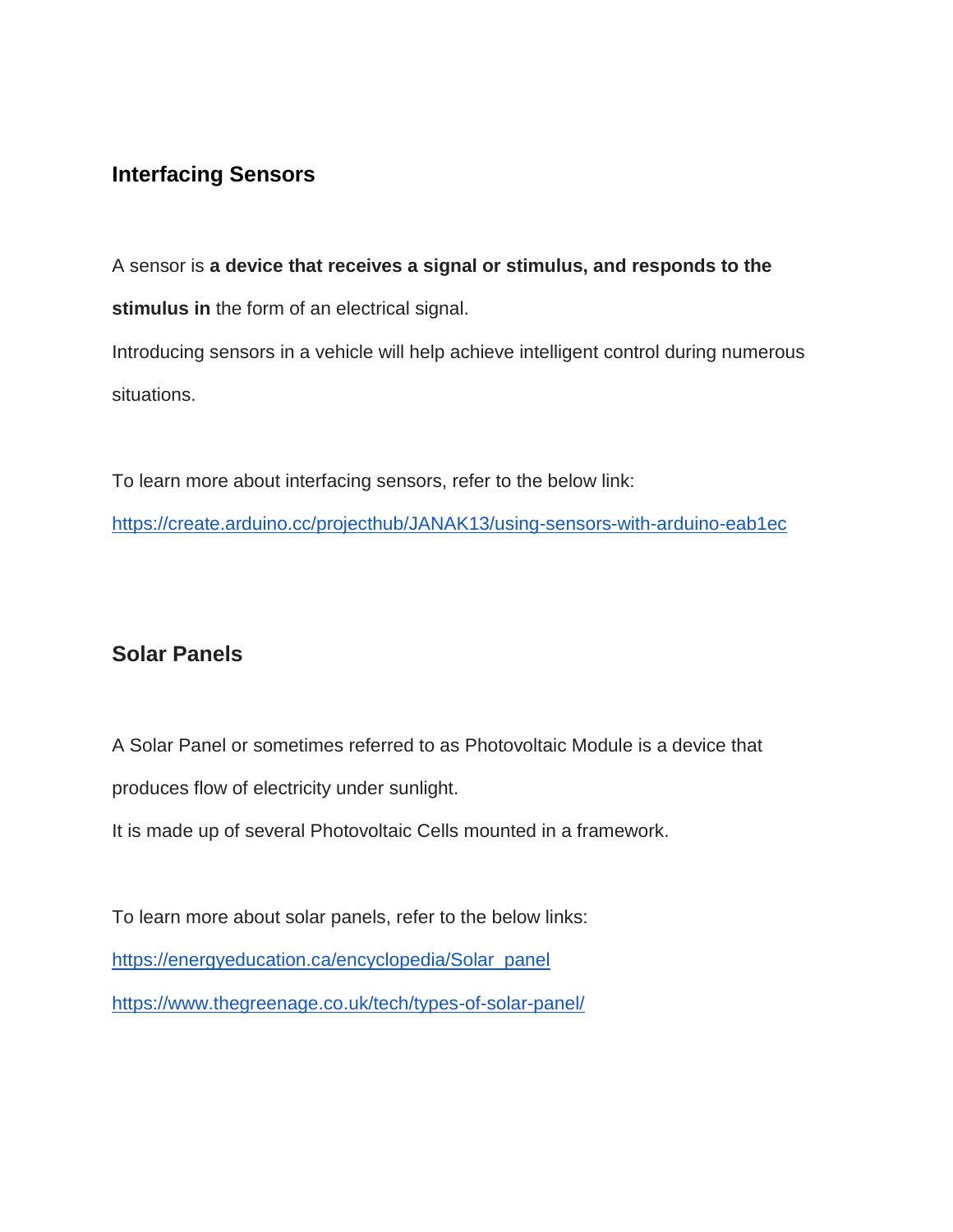# **TASKS/ PROJECTS**

| <b>Task</b><br><b>Number</b> | <b>Project Name</b>              | <b>Components</b><br><b>Required</b>                 | <b>Link for</b><br><b>Reference</b>                                                                                      |
|------------------------------|----------------------------------|------------------------------------------------------|--------------------------------------------------------------------------------------------------------------------------|
| 1                            | Speed Control of a Motor         | Motor,<br>Potentiometer &<br><b>Motor Driver</b>     | https://techexplorati<br>ons.com/guides/ard<br>uino/motors/dc-<br>motor-speed-<br>direction-Im298n-<br>arduino-project2/ |
| $\overline{2}$               | Direction Control of a Motor     | Motor, Push Button,<br><b>Motor Driver</b>           | https://www.instruct<br>ables.com/Arduino-<br>DC-motor-speed-<br>and-direction-<br>L <sub>293</sub> D/                   |
| 3                            | Point Turn of a Vehicle          | 2 Motors, Motor<br><b>Driver</b>                     | https://www.instruct<br>ables.com/How-to-<br>Use-the-L293D-<br>Motor-Driver-With-<br>Arduino/                            |
| $\overline{4}$               | Swing Turn of a Vehicle          | 2 Motors, Motor<br><b>Driver</b>                     | Refer the link for<br><b>Point Turn</b>                                                                                  |
| 5                            | Line Following Car               | 2 Motors, 2 IR<br><b>Sensor Modules</b>              | https://create.arduin<br>o.cc/projecthub/sah<br>er-iqbal/line-<br>follower-robot-<br>36516b                              |
| 6                            | <b>Obstacle Avoiding Vehicle</b> | 2 Motors+<br>Drivers, Ultrasonic<br>Sensor           | https://create.arduin<br>o.cc/projecthub/min<br>dhe_aniket/obstacle<br>-avoiding-robot-<br>765e39                        |
| 7                            | <b>Bluetooth Controlled Car</b>  | Motors+Drivers,<br><b>Bluetooth</b><br>Module(HC 05) | https://create.arduin<br>o.cc/projecthub/sa<br>manfern/bluetooth-                                                        |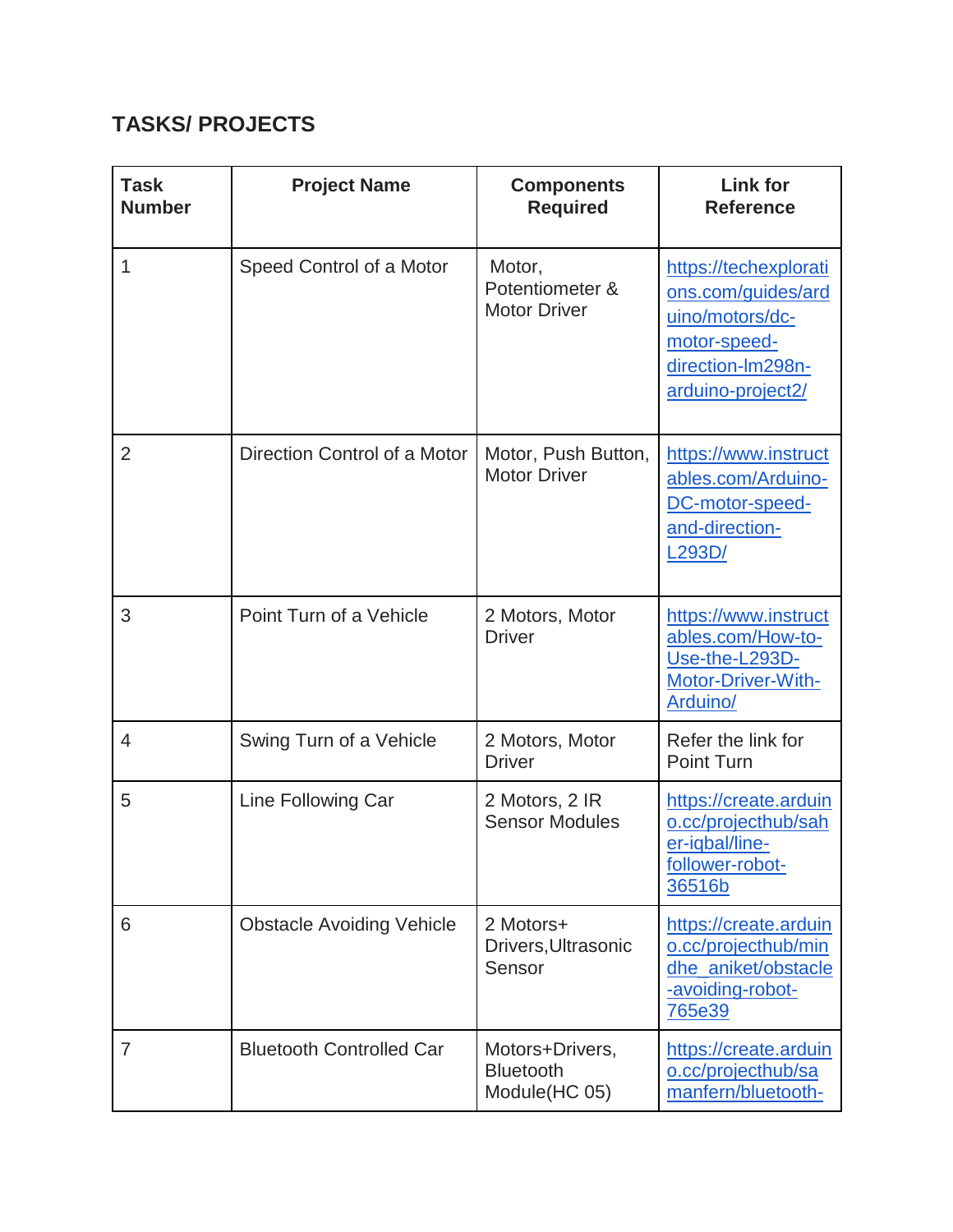|    |                                           |                                                                         | controlled-car-<br>d5d9ca                                                              |
|----|-------------------------------------------|-------------------------------------------------------------------------|----------------------------------------------------------------------------------------|
| 8  | <b>IR Remote Controlled</b><br>Vehicle    | Motors+ Drivers, IR<br>Receiver Module,<br>IR Transmitter(TV<br>Remote) | https://create.arduin<br>o.cc/projecthub/co<br>mptek4/ir-remote-<br>control-car-fcb8a5 |
| 9  | Powering an Arduino from<br>a Solar Panel | Solar Panel, Voltage<br>Regulator & few<br>capacitors                   | https://www.devicep<br>lus.com/arduino/ent<br>ry025/                                   |
| 10 | <b>Solar Tracker</b>                      | Servo Motor and<br>few basic<br>components                              | https://create.arduin<br>o.cc/projecthub/336<br>271/arduino-solar-<br>tracker-41ef82   |

Note: The above projects are performed using a microcontroller ( preferably an Arduino) along with basic components like connecting wires,resistors etc.

Motor Drivers like L293D or L928N are some of the commonly used and are easy to interface.

The above projects can be built using a Kit that comes with a Chassis and Wheels.

# **Level 2:**

#### **Battery management system:**

A Battery Management System (BMS) is an intelligent component of a battery pack responsible for advanced monitoring and management. It is the brain behind the battery and plays a critical role in its levels of safety, performance, charge rates, and longevity.

To learn more about BMS, refer to the below links:

<https://www.einfochips.com/blog/understanding-the-role-of-bms-in-electric-vehicles/>

<https://evreporter.com/battery-management-system-for-electric-vehicles/>

Build a BMS for a pure electric vehicle that monitors conditions like current, voltage, temperature etc.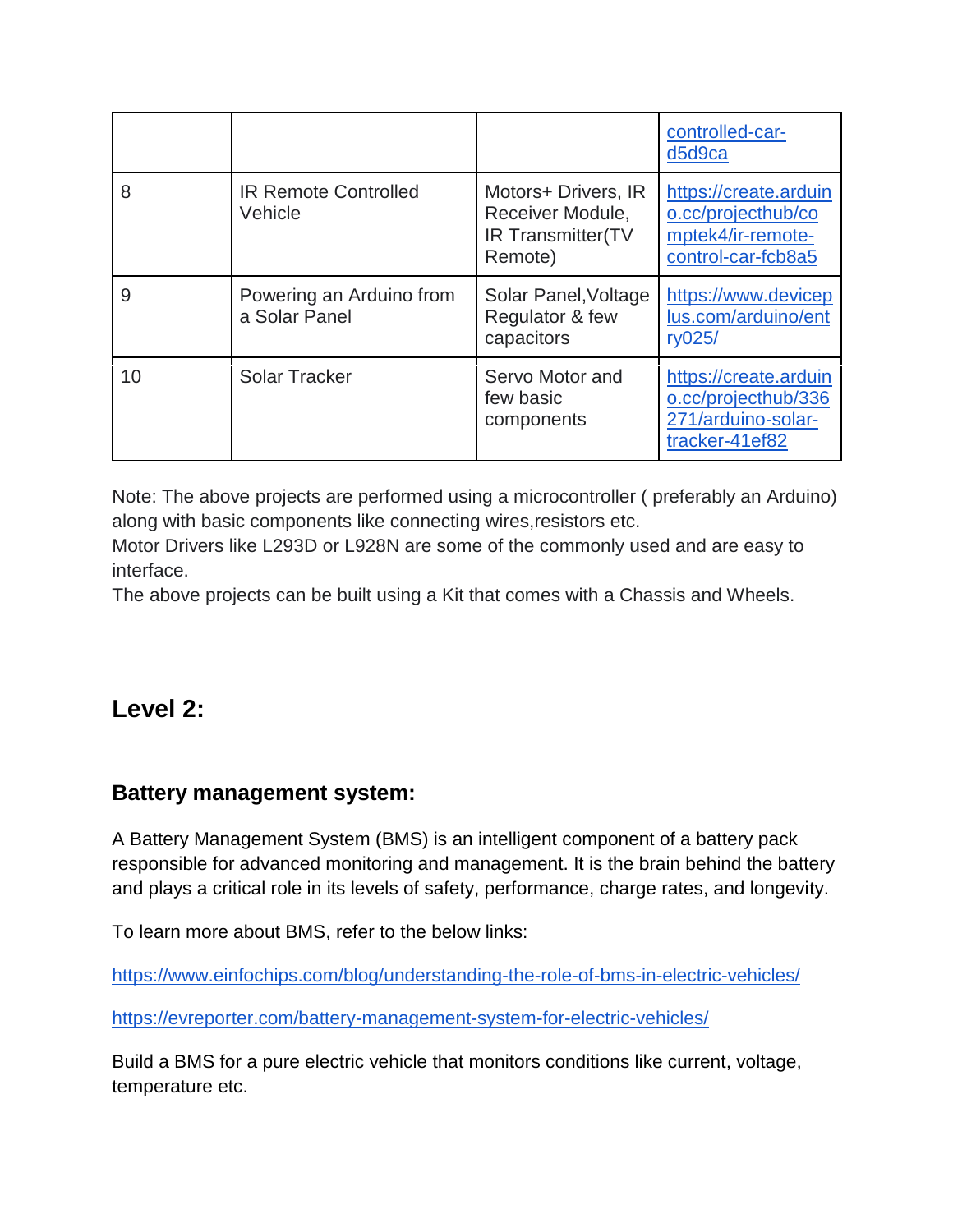## **Communication protocols used in automobiles: CAN bus**

A **Controller Area Network** (**CAN bus**) is a robust vehicle bus standard designed to allow microcontrollers and devices to communicate with each other's applications without a host computer. Let us try to understand and simulate a CAN bus messaging system using the microcontrollers available to us.

For a deeper understanding of the CAN protocol and why it is used extensively in the automobile industry, read the following document:

<https://www.csselectronics.com/pages/can-bus-simple-intro-tutorial>

We will try to build a project around the CAN bus using the arduino development board and the MCP2515 CAN module. Follow this tutorial to understand how to use CAN in the arduino environment

[https://circuitdigest.com/microcontroller-projects/arduino-can-tutorial-interfacing](https://circuitdigest.com/microcontroller-projects/arduino-can-tutorial-interfacing-mcp2515-can-bus-module-with-arduino)[mcp2515-can-bus-module-with-arduino](https://circuitdigest.com/microcontroller-projects/arduino-can-tutorial-interfacing-mcp2515-can-bus-module-with-arduino)

#### **Level 3:**

You now have a good idea about the working of Electric Vehicles along with Interfacing different Sensors and elements.

Note: Whenever you are working on a project, try to maintain proper documentation about the things that worked and ways that failed.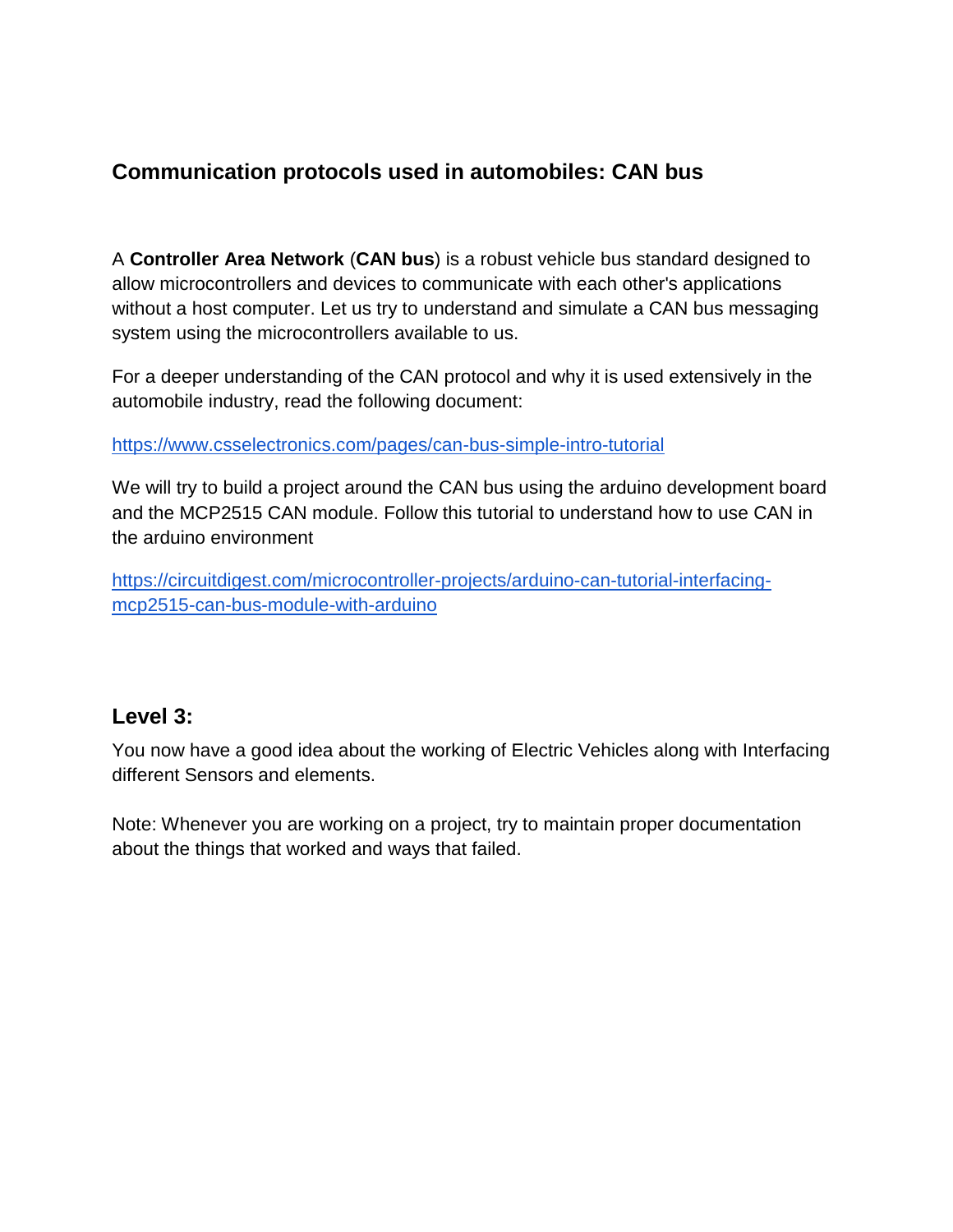# **Assessment:**

#### **Level 1:**

Upon completion of every task/project, you are required to

- 1. Make a Video of the working prototype
- 2. Create a detailed report of the project

#### **Level 2:**

Upon completion of every task/project, you are required to

- 1. Make a Video of the working prototype
- 2. Create a detailed report of the project
- 3. Conduct a seminar explaining what you learnt in each of the projects you did in this level

After successful submission of the report and completion of the seminar, you will be allowed to move to level 3.

## **Level 3:**

Level 3 assessment will be on a case-by-case basis. Contact your coordinator for more details.

**References:**

**Useful Links:**

**Courses:**